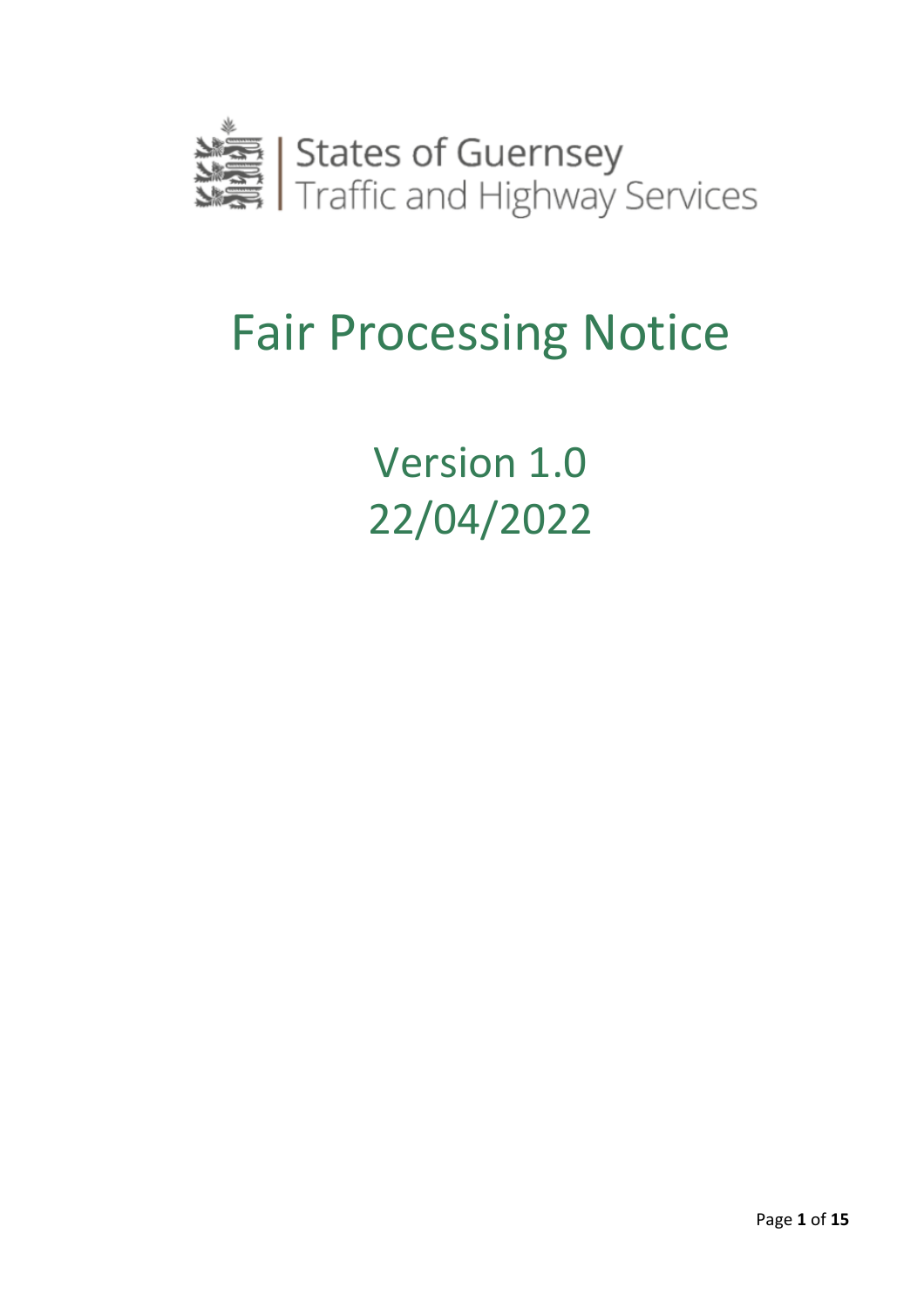### Document Control

| <b>Version</b> | <b>Date</b>   | <b>Author</b> | <b>Comments</b>        |
|----------------|---------------|---------------|------------------------|
| 1.0            | 22 April 2022 | ΚL            | Clean Copy for release |
|                |               |               |                        |
|                |               |               |                        |
|                |               |               |                        |
|                |               |               |                        |
|                |               |               |                        |
|                |               |               |                        |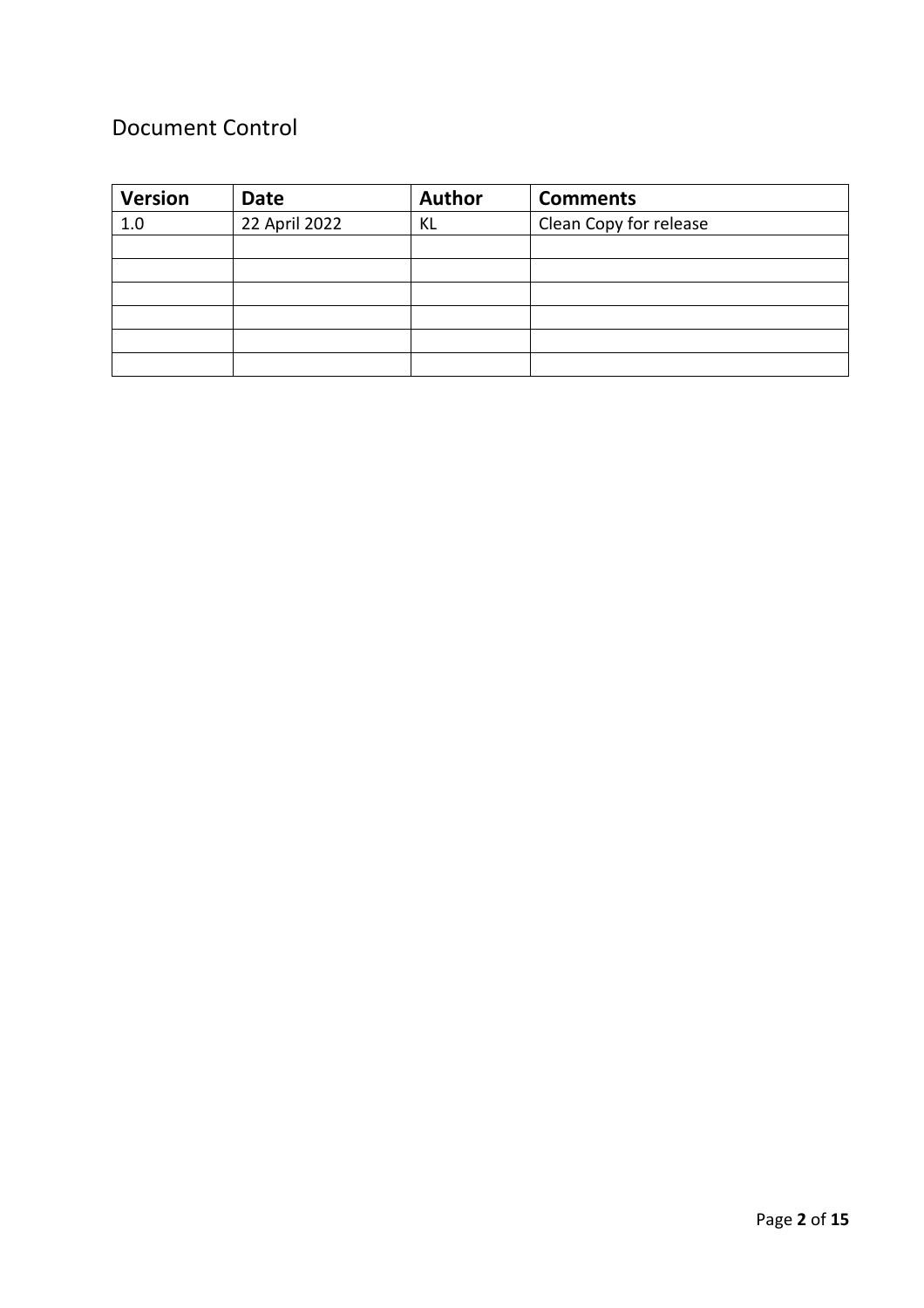## Fair Processing Notice

This notice explains how Traffic & Highway Services (which includes Driver & Vehicle Licensing) process your personal data. Throughout the notice we refer to 'processing'. In terms of the Data Protection (Bailiwick of Guernsey) Law, 2017, 'processing' means use of personal data, which includes recording, storing, editing, sharing and analysing data.

Traffic & Highway Services sit under The Committee *for the* Environment and Infrastructure and is the registered data controller for all activities which are summarised within this notice and are undertaken in accordance with its core mandate and legislative requirements.

#### 1. The Data Protection Law

The controller acknowledges its obligations as per the data protection law, which provides a number of requirements in terms of processing activities involving special and personal data. The controller further acknowledges the general principles of processing as well as the rights of a data subject and more information in relation to these provisions are provided within this fair processing notice.

For more information about the rights of a data subject, please visit [www.gov.gg/dp](http://www.gov.gg/dp) .

The Controllers acknowledge that all processing of personal data must be lawful, fair and undertaken with transparency. **Appendix A** (please see below) explains all of the processing which is being undertaken within the areas of Traffic & Highway Services.

The Controllers have implemented a strict protocol across their respective services in this area which ensures that personal data is not retained, by any of the teams set out above, past the point in time when the purpose for which the personal data was collected and processed has been carried out. Where the relevant controller no longer considers there to be a lawful or legitimate basis to retain personal data, this information will be erased or destroyed in a safe and secure manner. If you wish to receive further information regarding how long your personal data will be retained, please contact the relevant controller and their Data Protection Officer using the contact details below.

The controller may also share your personal data with another area of Traffic & Highway Services or another service area (including Trading Assets) within the organisation if it is considered both necessary and lawful for a purpose connected to the processing or if required by Law.

The States of Guernsey have a professional relationship with third-party suppliers who provide support to and carry out maintenance on the IT infrastructure and systems of the organisation. For these suppliers to carry out the function they are contracted to provide, there may be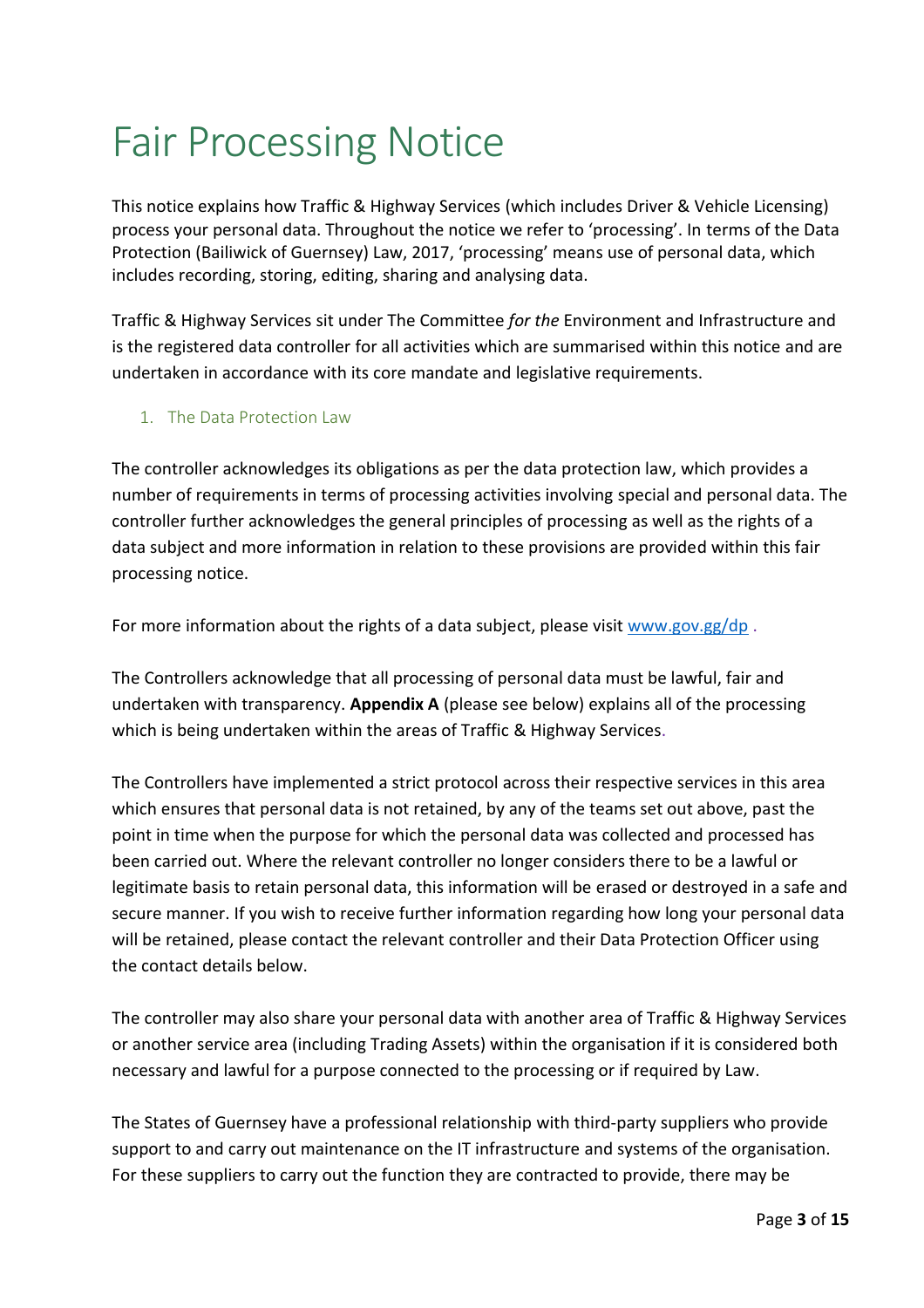instances where they may have sight of your personal data. Shared services will only provide these suppliers with access to your personal data where there is a legitimate and lawful purpose for this access to be given in line with Schedule 2 of the Data Protection (Bailiwick of Guernsey) Law, 2017 and our internal policies and directives.

The third-party suppliers that are used by Traffic and Highway Services are:

- Agilisys Guernsey Limited
- Teleologica Ltd
- Integrated Skills (Guernsey) Limited

Your personal data may also be shared with The Scrutiny Management Committee ('SMC') and also the internal audit function of The States of Guernsey as may be required for the completion of their relevant functions. Furthermore, any personal data shared with SMC and Internal Audit will be limited and processed in accordance with Sections 5 and 13(b) of the Law.

2. Contact Details

The contact details of the controller are as follows:

The Director of Traffic & Highways Services

Edward T Wheadon House Le Truchot St Peter Port GY1 3WH

Tel: 01481 221000

Email: environmentandinfrastructure@gov.gg

The contact details for the Data Protection Officer of Traffic & Highway Services are as follows:

#### Data Protection Officer,

Tel: 01481 220012 Email: [data.protection@gov.gg](mailto:data.protection@gov.gg)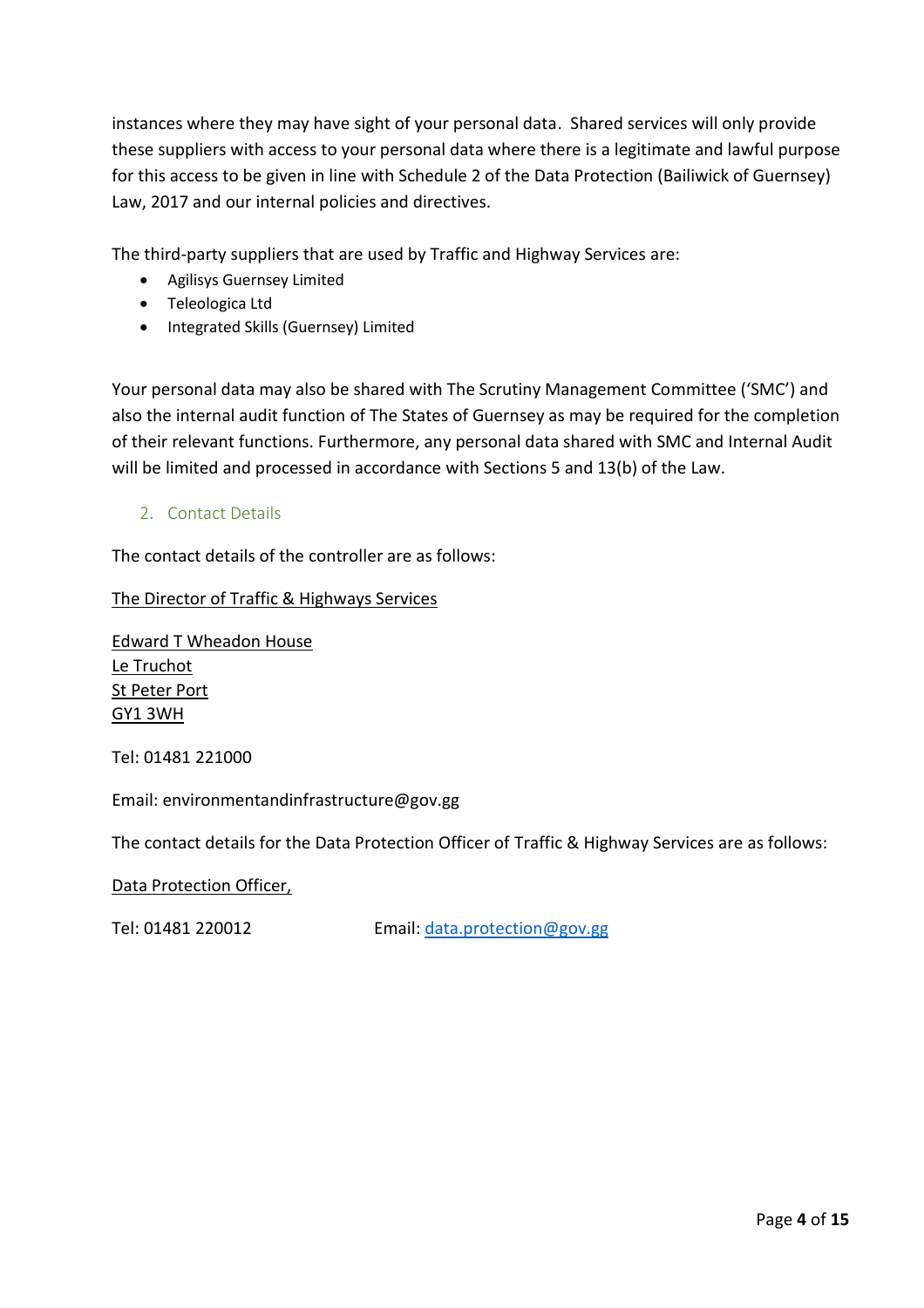#### **Appendix A**

| <b>Processing activity</b>                                                 | Personal data                                                                                                                                                                                                                        | Data sharing                                                                                                 | <b>Purpose of processing</b>                                                                                                                    | Lawful basis for processing                                                                                                                                                                                                                                                                                                                                                                                                         |
|----------------------------------------------------------------------------|--------------------------------------------------------------------------------------------------------------------------------------------------------------------------------------------------------------------------------------|--------------------------------------------------------------------------------------------------------------|-------------------------------------------------------------------------------------------------------------------------------------------------|-------------------------------------------------------------------------------------------------------------------------------------------------------------------------------------------------------------------------------------------------------------------------------------------------------------------------------------------------------------------------------------------------------------------------------------|
| <b>Abandoned Vehicles</b><br>request for keeper details.                   | <b>Basic personal data:</b><br>Name, address telephone<br>number, email address,<br>vehicle details and signature.                                                                                                                   | Applicant                                                                                                    | To assist landowners to get<br>abandoned vehicles removed<br>from their land                                                                    | The processing is authorised by<br>regulations made by the<br>Committee for this purpose and<br>carried out in accordance with<br>those regulations.<br>Schedule 2 or the Data Protection<br>(General Provisions), 2018<br>Ordinance allows the processing<br>to enable or facilitate the owner<br>or occupier of the land on which a<br>vehicle is abandoned to take<br>action to enable the removal or<br>disposal of the vehicle |
| Blue Badge, Doctor's form<br>and accessible parking<br>space applications. | <b>Basic personal data:</b><br>Full Name, DOB, address,<br>telephone number, email<br>address, driving licence<br>number, vehicle details and<br>signature. Photograph.<br><b>Special Category data:</b><br>Health data<br>$\bullet$ | Law<br>Enforcement<br>Employment<br>and Social<br>Security<br>Medical<br>Adviser<br>Medical<br>Practitioners | To assess appropriateness of<br>applications for, and the issuing<br>of Blue Badges and/or an<br>application for an accessible<br>parking space | The processing is necessary for<br>the controller to exercise any<br>right or power, or perform or<br>comply with any duty, conferred<br>or imposed on the controller by<br>an enactment. (The Road Traffic<br>(Disabled Persons) Ordinance,<br>1991, as amended)                                                                                                                                                                   |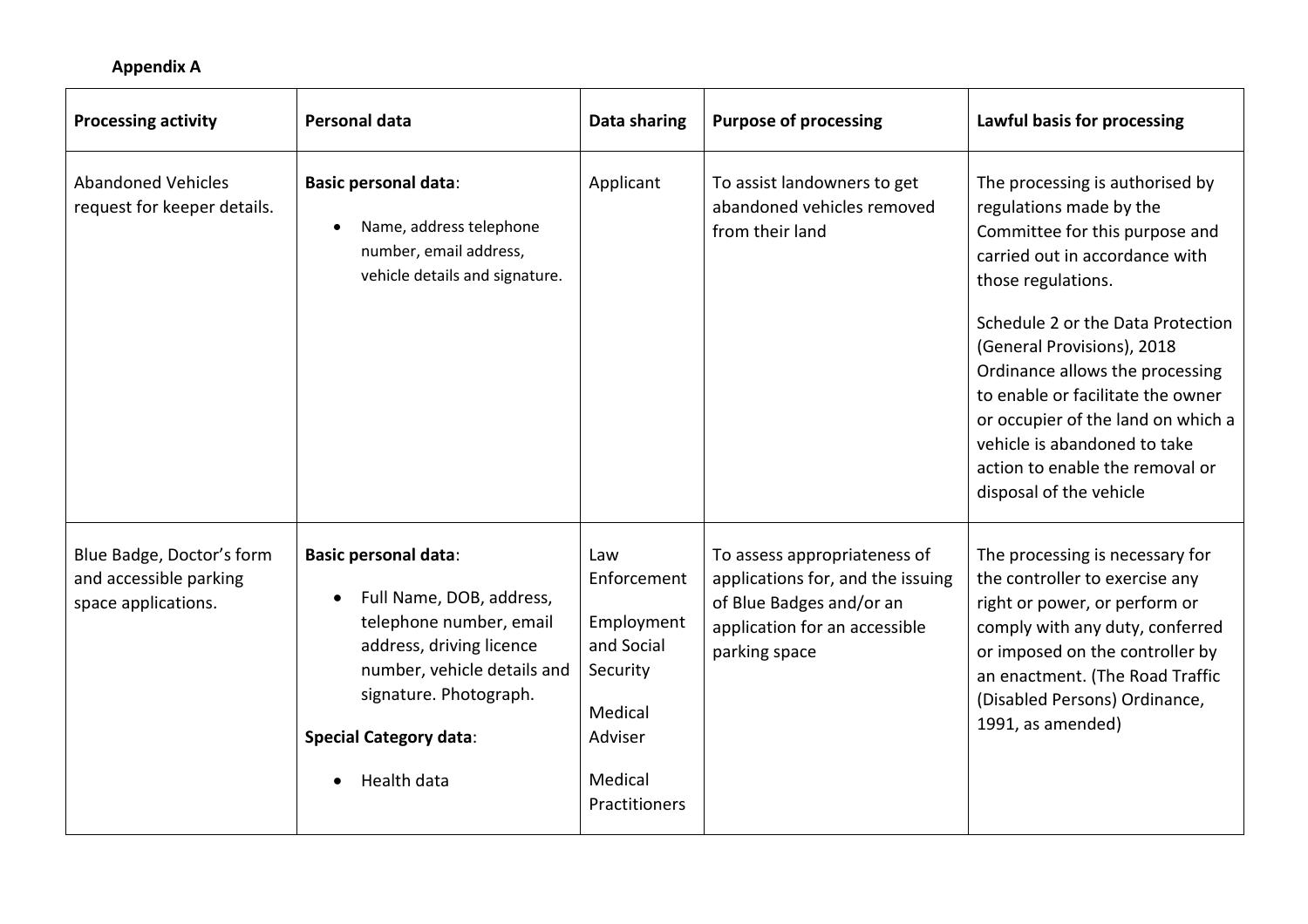| <b>Processing activity</b>                                                                                                                                       | Personal data                                                                                                                                                                                                                                                                                   | Data sharing                                                                                                                                                           | <b>Purpose of processing</b>                                                                                                                                                                                                                                               | Lawful basis for processing                                                                                                                                                                                                                                                                                 |
|------------------------------------------------------------------------------------------------------------------------------------------------------------------|-------------------------------------------------------------------------------------------------------------------------------------------------------------------------------------------------------------------------------------------------------------------------------------------------|------------------------------------------------------------------------------------------------------------------------------------------------------------------------|----------------------------------------------------------------------------------------------------------------------------------------------------------------------------------------------------------------------------------------------------------------------------|-------------------------------------------------------------------------------------------------------------------------------------------------------------------------------------------------------------------------------------------------------------------------------------------------------------|
| Driving Licence applications<br>Including requests for<br>duplicates and re-issuing<br>amended documents                                                         | <b>Basic personal data:</b><br>Name, DOB, address<br>telephone number, email<br>address, country of birth,<br>satisfactory proof of<br>identity and signature.<br>Divorce or deed poll<br>documents. Photograph.<br><b>Special Category data:</b><br>Health data<br><b>Criminal Convictions</b> | Law<br>Enforcement<br>Revenue<br>Services<br>Medical<br>Adviser<br>Medical<br>Practitioners<br><b>Other Driving</b><br>Licence<br>Jurisdictions<br><b>Royal Courts</b> | To assess appropriateness of<br>applications for, and the issuing<br>of Driving Licences, and for the<br>maintenance of records<br>Licence exchange agreement<br>processing of Licences<br>To record driving convictions<br>and add details to physical<br>driving licence | The processing is necessary for<br>the controller to exercise any<br>right or power, or perform or<br>comply with any duty, conferred<br>or imposed on the controller by<br>an enactment. (Driving Licences<br>(Guernsey) Ordinance, 1995)<br>The processing is necessary for a<br>Law Enforcement purpose. |
| Vehicle (including trailers)<br>Registration processes:<br>first registration<br>change of keeper<br>retention of<br>registration numbers<br>duplicate documents | <b>Basic personal data:</b><br>Name, DOB, address,<br>telephone number, email<br>address, vehicle details and<br>signature.                                                                                                                                                                     | Law<br>Enforcement<br>Revenue<br>Services.<br>Trading<br>Assets                                                                                                        | To ensure the maintenance of<br>accurate vehicle keeper details<br>and vehicle registration records<br>and the management of<br>registration marks<br>To confirm ownership of a<br>vehicle when requests are made                                                          | The processing is necessary for<br>the controller to exercise any<br>right or power, or perform or<br>comply with any duty, conferred<br>or imposed on the controller by<br>an enactment.(Motor Taxation<br>and Licensing (Guernsey) Law,<br>1987) (Ordonnance<br>supplémentaire à l'Ordonnance             |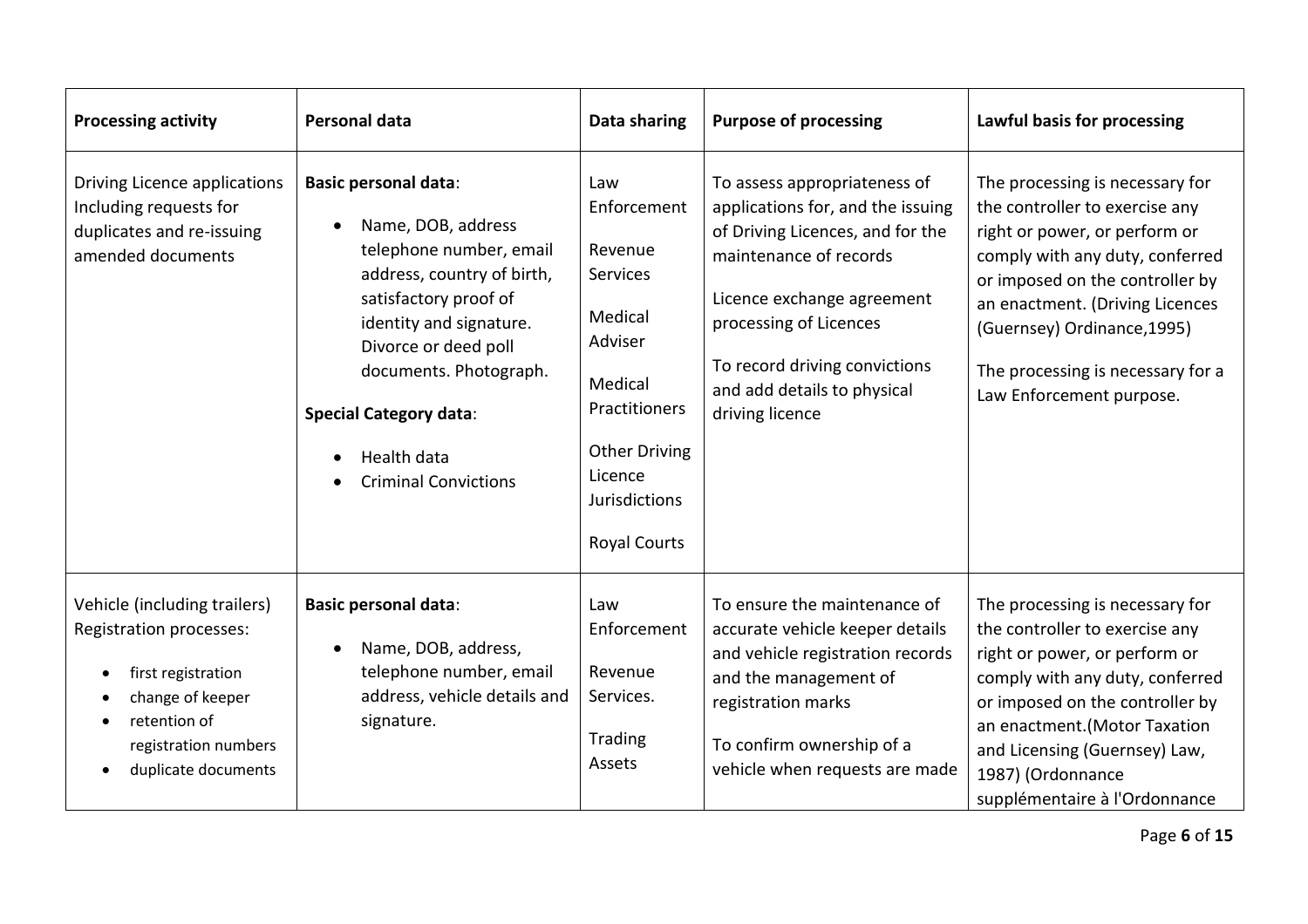| <b>Processing activity</b>                                                              | <b>Personal data</b>                                                                                            | Data sharing                                     | <b>Purpose of processing</b>                                                                                                                                                                                     | Lawful basis for processing                                                                                                                                                                                                                                                                                                     |
|-----------------------------------------------------------------------------------------|-----------------------------------------------------------------------------------------------------------------|--------------------------------------------------|------------------------------------------------------------------------------------------------------------------------------------------------------------------------------------------------------------------|---------------------------------------------------------------------------------------------------------------------------------------------------------------------------------------------------------------------------------------------------------------------------------------------------------------------------------|
| notification of a<br>$\bullet$<br>vehicle being broken<br>up, scrapped or<br>exported.  |                                                                                                                 | Vehicle<br>dealerships<br>Other<br>jurisdictions | to scrap through the Bulk Refuse<br>Scheme<br>To buy and sell vehicles through<br>a local vehicle dealership<br>To confirm re-registration and<br>de-registration of vehicles<br>between licensing jurisdictions | ayant rapport au Trafic<br>Véhiculaire en cette Île) (The<br>Registration Marks (Sale and<br>Retention Ordinance, 1997)                                                                                                                                                                                                         |
| <b>Trade Plate Applications</b>                                                         | <b>Basic personal data:</b><br>Name, address, telephone<br>number, email address and<br>signature.              | Law<br>Enforcement                               | To allow holders to circulate<br>unregistered vehicles, or<br>vehicles not in their name, on<br>the public highway                                                                                               | The processing is necessary for<br>the controller to exercise any<br>right or power, or perform or<br>comply with any duty, conferred<br>or imposed on the controller by<br>an enactment. (Ordonnance<br>relative aux Licences du<br>Commerçant accordables à<br>l'egard d'Automboiles en usage<br>dans un but commercial 1932) |
| On-line services account<br>activation requests:<br><b>Driving Licences</b><br>Vehicles | <b>Basic personal data:</b><br>Name, address, driving<br>licence number, telephone<br>number and email address. | None                                             | To allow access to online<br>services in order to view<br>information and make<br>applications.                                                                                                                  | The processing is necessary for<br>the controller to exercise any<br>right or power, or perform or<br>comply with any duty, conferred<br>or imposed on the controller by<br>an enactment. (Motor Taxation                                                                                                                       |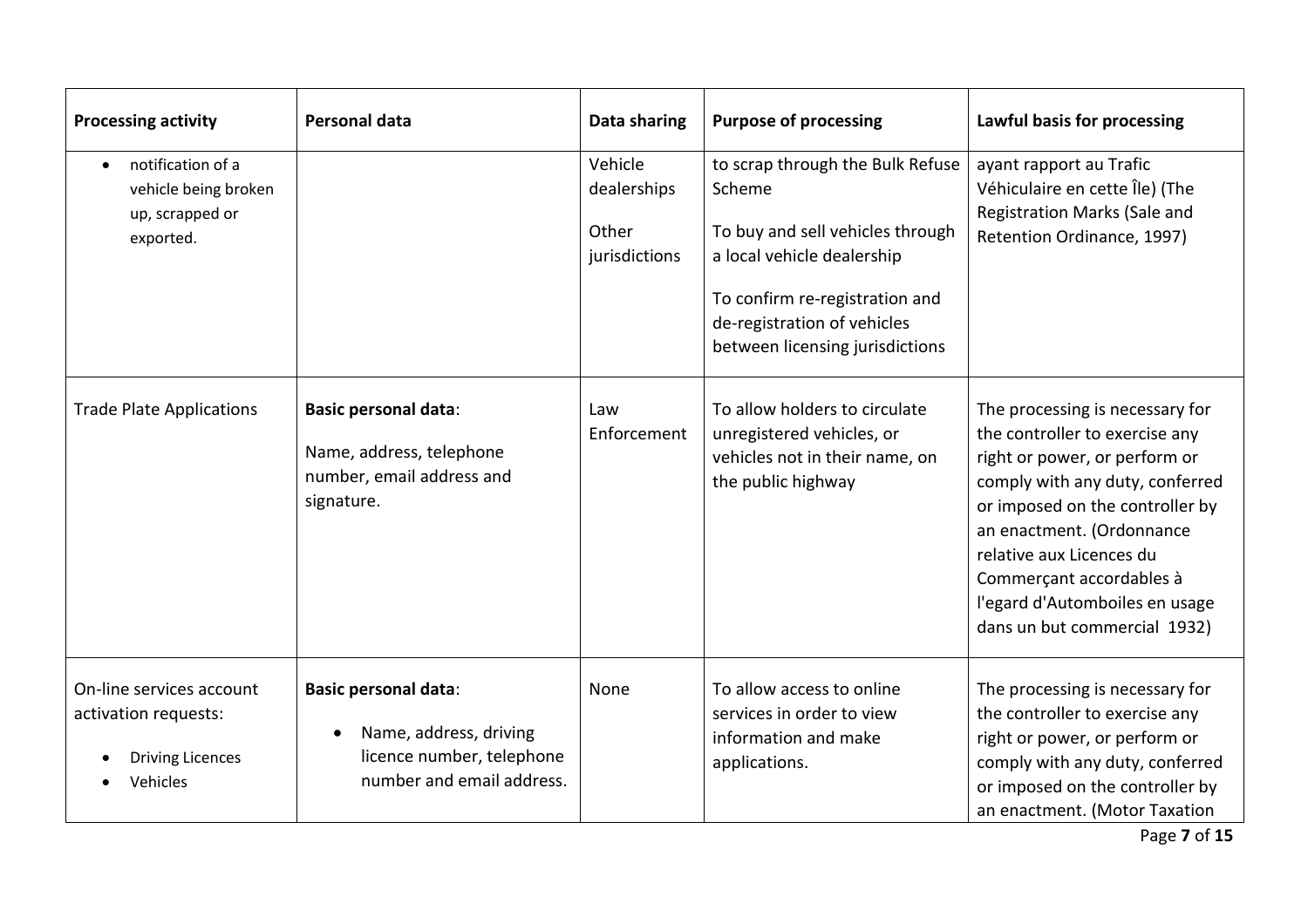| <b>Processing activity</b>                                                                    | Personal data                                                                                                                                              | Data sharing                                  | <b>Purpose of processing</b>                                             | Lawful basis for processing                                                                                                                                                                                                                                             |
|-----------------------------------------------------------------------------------------------|------------------------------------------------------------------------------------------------------------------------------------------------------------|-----------------------------------------------|--------------------------------------------------------------------------|-------------------------------------------------------------------------------------------------------------------------------------------------------------------------------------------------------------------------------------------------------------------------|
| <b>Driving Test Services</b><br>$\bullet$                                                     |                                                                                                                                                            |                                               |                                                                          | and Licensing (Guernsey) Law,<br>1987).                                                                                                                                                                                                                                 |
| <b>International Driving Permit</b><br>application                                            | <b>Basic personal data:</b><br>Name, address, driving<br>licence number, telephone<br>number, photographs,<br>signature, travel dates and<br>destinations. | Law<br>Enforcement.<br>Other<br>jurisdictions | For the issue of a permit to drive<br>abroad                             | The processing is necessary for<br>the controller to exercise any<br>right or power, or perform or<br>comply with any duty, conferred<br>or imposed on the controller by<br>an enactment. (Motor Vehicle<br>(International Circulation)<br>(Guernsey) Law, 1956)        |
| <b>First Registration Duty</b><br><b>Exemptions and</b><br>Preferential rates<br>application. | <b>Basic personal data:</b><br>Name, address, vehicle<br>$\bullet$<br>registration number,<br>vehicle details and<br>signature.                            |                                               | For the assessment of duty<br>applicable to new and imported<br>vehicles | The processing is necessary for<br>the controller to exercise any<br>right or power, or perform or<br>comply with any duty, conferred<br>or imposed on the controller by<br>an enactment. The Motor<br>Taxation (First Registration Duty)<br>(Guernsey) Ordinance, 2016 |
| <b>Identity Verification</b>                                                                  | <b>Basic personal data:</b><br>Name, address, DOB, telephone<br>number, email address, licence                                                             | Law<br>Enforcement                            | For verification of identity for<br>the issue of a driving licence       | The processing is necessary for<br>the controller to exercise any<br>right or power, or perform or<br>comply with any duty, conferred                                                                                                                                   |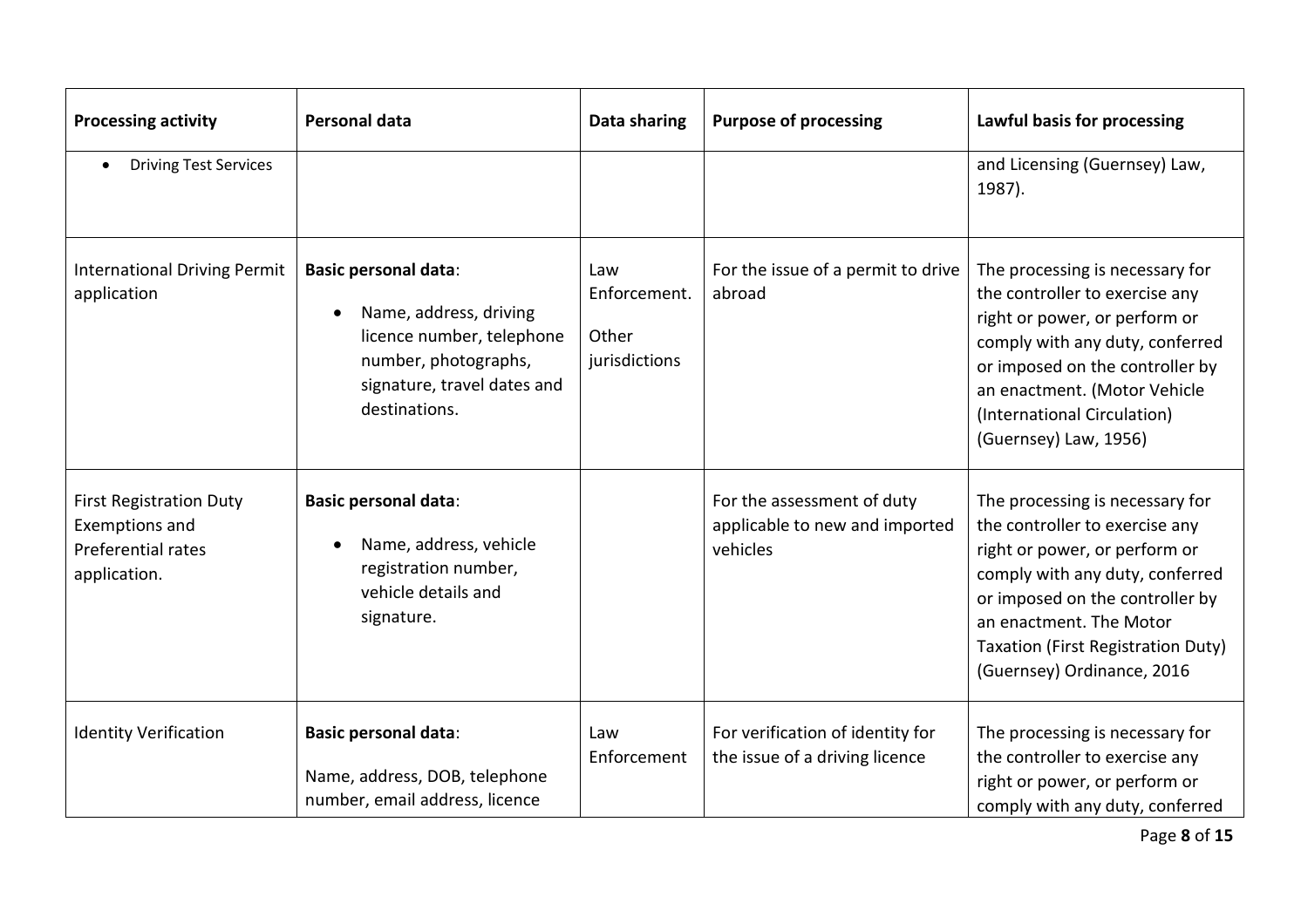| <b>Processing activity</b>                                                                                                                                       | Personal data                                                                                                                                                                                           | Data sharing                                                                                                                                                         | <b>Purpose of processing</b>                                                                                     | Lawful basis for processing                                                                                                                                                                                                                                                                                                             |
|------------------------------------------------------------------------------------------------------------------------------------------------------------------|---------------------------------------------------------------------------------------------------------------------------------------------------------------------------------------------------------|----------------------------------------------------------------------------------------------------------------------------------------------------------------------|------------------------------------------------------------------------------------------------------------------|-----------------------------------------------------------------------------------------------------------------------------------------------------------------------------------------------------------------------------------------------------------------------------------------------------------------------------------------|
|                                                                                                                                                                  | information, birth certificate or<br>passport and signature.<br>Attester's name, address,<br>telephone number, profession,<br>licence number and relationship to<br>applicant.                          | Other<br>jurisdictions                                                                                                                                               |                                                                                                                  | or imposed on the controller by<br>an enactment. Driving Licences<br>(Guernsey) Ordinance, 1995                                                                                                                                                                                                                                         |
| Fitness to Drive and High<br><b>Risk Drink Drive Medical</b><br>Reports (for all driving<br>licence categories and<br><b>Public Service Vehicle</b><br>Permits). | <b>Basic personal data:</b><br>Name, address, DOB,<br>telephone number and<br>signature.<br>Doctor's name, place of work<br>and signature.<br><b>Special Category data:</b><br>Health data<br>$\bullet$ | Law<br>Enforcement.<br>Medical<br>Adviser &<br>where<br>appropriate<br>Healthcare<br>professional<br>Guernsey<br><b>DriveAbility</b><br>upon receipt<br>of consent * | To ensure appropriateness for<br>the issue of a driving licence<br>where health may impact on<br>driving ability | The processing is necessary for<br>the controller to exercise any<br>right or power, or perform or<br>comply with any duty, conferred<br>or imposed on the controller by<br>an enactment. (Driving Licences<br>(Guernsey) Ordinance, 1995) (The<br>Road Traffic Permits to Drive<br><b>Public Service Vehicles)</b><br>Ordinance, 1986) |
| <b>Residents and Extended</b><br>Parking Permit Application                                                                                                      | <b>Basic personal data:</b><br>Name, address, telephone<br>$\bullet$<br>number, email address &                                                                                                         | Law<br>Enforcement.                                                                                                                                                  | For the assessment and issuing<br>of parking permits                                                             | The processing is necessary for<br>the controller to exercise any<br>right or power, or perform or<br>comply with any duty, conferred                                                                                                                                                                                                   |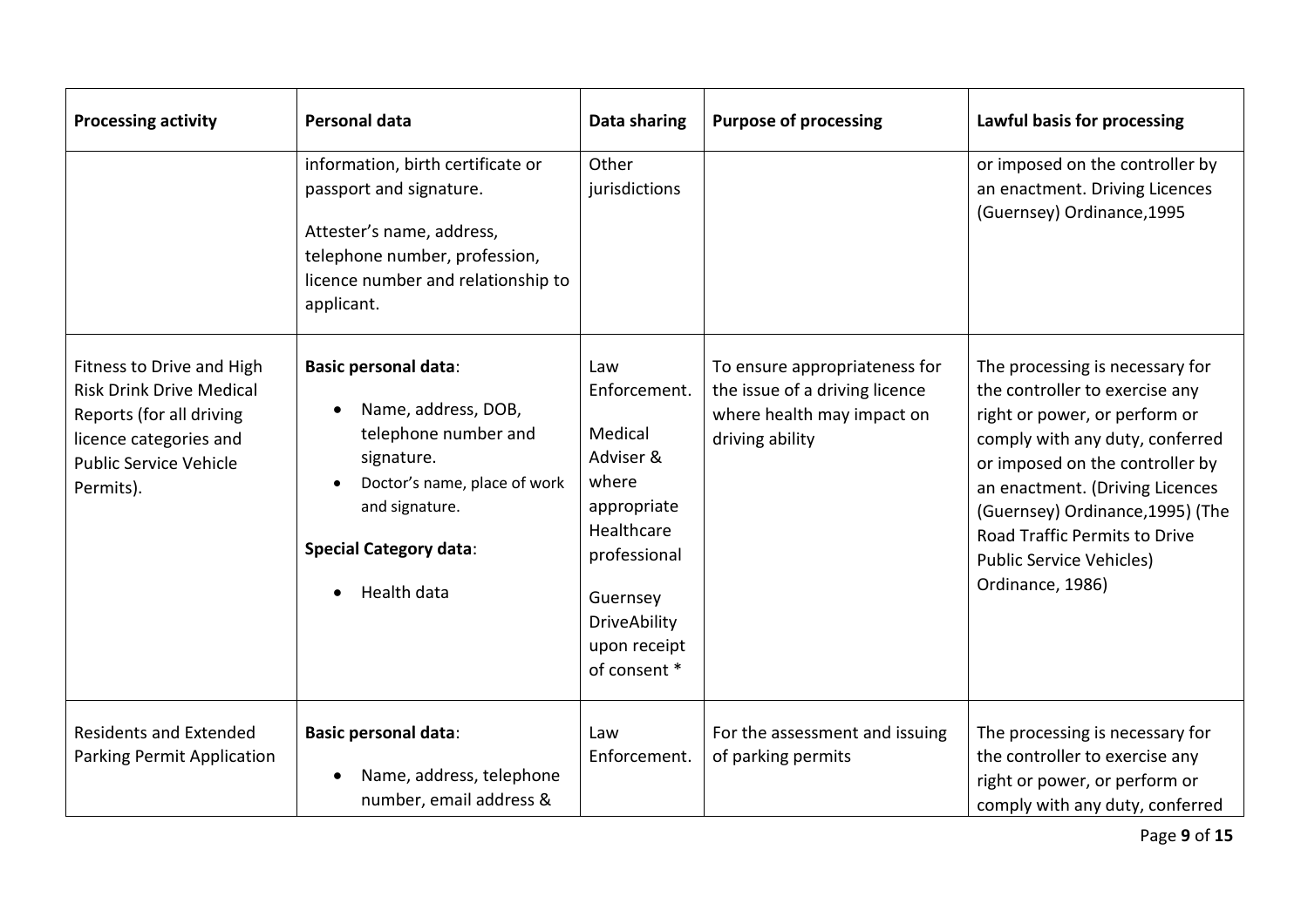| <b>Processing activity</b>                                                 | <b>Personal data</b>                                                                                                                                  | Data sharing        | <b>Purpose of processing</b>                                                                                                              | Lawful basis for processing                                                                                                                                                                                                                                                                                                                      |
|----------------------------------------------------------------------------|-------------------------------------------------------------------------------------------------------------------------------------------------------|---------------------|-------------------------------------------------------------------------------------------------------------------------------------------|--------------------------------------------------------------------------------------------------------------------------------------------------------------------------------------------------------------------------------------------------------------------------------------------------------------------------------------------------|
|                                                                            | vehicle registration<br>number.                                                                                                                       |                     |                                                                                                                                           | or imposed on the controller by<br>an enactment. Road Traffic<br>(Parking Places) Ordinance, 1963.                                                                                                                                                                                                                                               |
| Oversized Load/Vehicle<br>Permit application                               | <b>Basic personal data:</b><br>Name, address, telephone<br>number, email address,<br>vehicle registration<br>number, keeper details and<br>signature. | Law<br>Enforcement. | To assess applications and issue<br>of oversize vehicle/load permits<br>to allow circulation on Island<br>roads                           | The processing is necessary for<br>the controller to exercise any<br>right or power, or perform or<br>comply with any duty, conferred<br>or imposed on the controller by<br>an enactment. The Road Traffic<br>(Construction and Use of Motor<br>Vehicles) Ordinance, 2002, as<br>amended                                                         |
| <b>Construction and Use</b><br>Vehicle Standards-<br>Application to exempt | <b>Basic personal data:</b><br>Name, address, telephone<br>number, email address,<br>vehicle registration number,<br>keeper details and signature.    | Law<br>Enforcement. | To assess requests and issues<br>permits to circulate a vehicle<br>not meeting the Guernsey<br>vehicle construction and use<br>standards. | The processing is necessary for<br>the controller to exercise any<br>right or power, or perform or<br>comply with any duty, conferred<br>or imposed on the controller by<br>an enactment. The Road Traffic<br>(Construction and Use of Motor<br>Vehicles) Ordinance, 1971, as<br>amended, and The Road Traffic<br>(Construction and Use of Motor |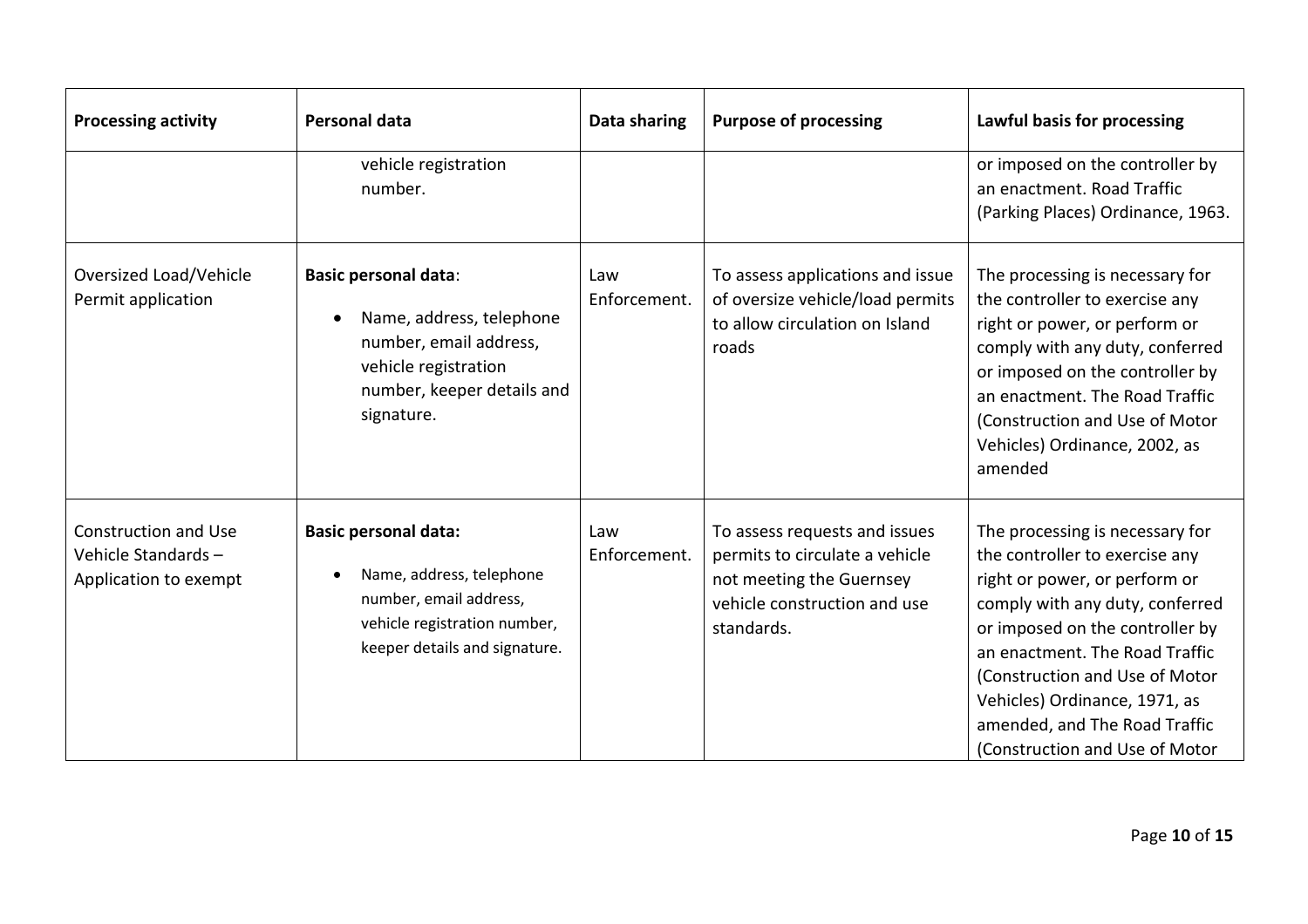| <b>Processing activity</b>                                  | Personal data                                                                                                                                      | Data sharing        | <b>Purpose of processing</b>                                                                                             | Lawful basis for processing                                                                                                                                                                                                                      |
|-------------------------------------------------------------|----------------------------------------------------------------------------------------------------------------------------------------------------|---------------------|--------------------------------------------------------------------------------------------------------------------------|--------------------------------------------------------------------------------------------------------------------------------------------------------------------------------------------------------------------------------------------------|
|                                                             |                                                                                                                                                    |                     |                                                                                                                          | Vehicles) Ordinance, 2002, as<br>amended.                                                                                                                                                                                                        |
| Flashing Light Permit<br>Application                        | <b>Basic personal data:</b><br>Name, address, telephone<br>number, email address, vehicle<br>registration number, keeper<br>details and signature. | Law<br>Enforcement. | To assess applications and issue<br>permits to allow the use of<br>flashing lights on vehicles whilst<br>on Island roads | The processing is necessary for<br>the controller to exercise any<br>right or power, or perform or<br>comply with any duty, conferred<br>or imposed on the controller by<br>an enactment. (Lighting of<br>Vehicles and Skips Ordinance,<br>1988) |
| Vehicle Lighting<br>Requirements - Application<br>to exempt | <b>Basic personal data:</b><br>Name, address, telephone<br>number, email address, vehicle<br>registration number, keeper<br>details and signature. | Law<br>Enforcement. | To assess applications and issue<br>permits to exempt vehicles from<br>the vehicle lighting<br>requirements.             | The processing is necessary for<br>the controller to exercise any<br>right or power, or perform or<br>comply with any duty, conferred<br>or imposed on the controller by<br>an enactment. (Lighting of<br>Vehicles and Skips Ordinance,<br>1988) |
| <b>Prohibited Street Vehicle</b><br>Permit application      | <b>Basic personal data:</b><br>Name, address, telephone<br>number, email address &                                                                 | Law<br>Enforcement. | To access applications and issue<br>permits to allow vehicle access<br>to prohibited streets                             | The processing is necessary for<br>the controller to exercise any<br>right or power, or perform or<br>comply with any duty, conferred                                                                                                            |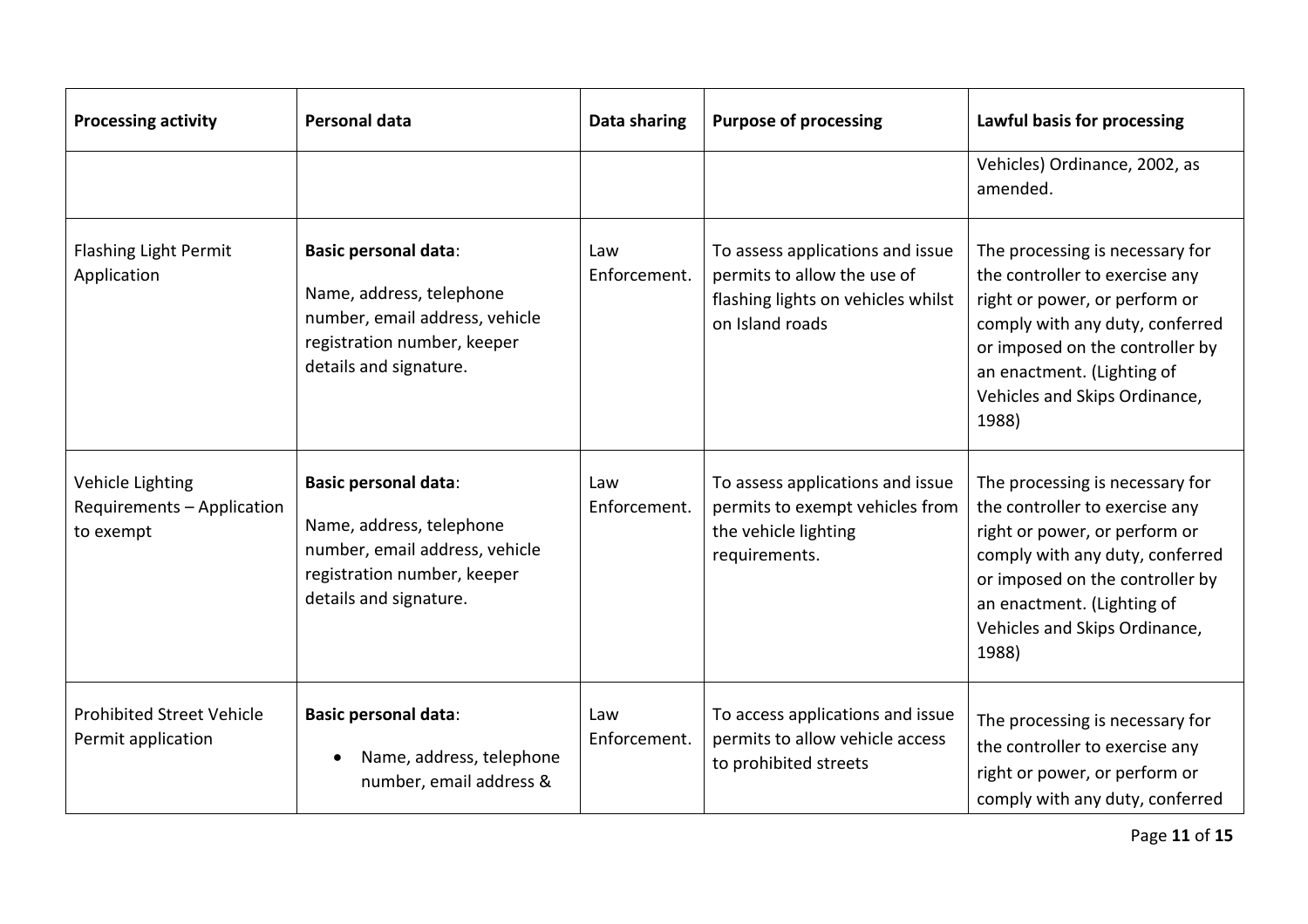| <b>Processing activity</b>                                                                      | Personal data                                                                                             | Data sharing                               | <b>Purpose of processing</b>                                               | Lawful basis for processing                                                                                                                                                                                                                                                                                                                                  |
|-------------------------------------------------------------------------------------------------|-----------------------------------------------------------------------------------------------------------|--------------------------------------------|----------------------------------------------------------------------------|--------------------------------------------------------------------------------------------------------------------------------------------------------------------------------------------------------------------------------------------------------------------------------------------------------------------------------------------------------------|
|                                                                                                 | vehicle registration<br>number.                                                                           |                                            |                                                                            | or imposed on the controller by<br>an enactment. Prohibited and<br>One Way Streets Ordinance,<br>1989.                                                                                                                                                                                                                                                       |
| Excavations Work on the<br>public highway application                                           | <b>Basic personal data:</b><br>Name, address, contact<br>phone number, email<br>address.                  | None                                       | For the management and co-<br>ordination of road works                     | The processing is necessary for<br>the controller to exercise any<br>right or power, or perform or<br>comply with any duty, conferred<br>or imposed on the controller by<br>an enactment. Public<br>Thoroughfares (Guernsey) Law<br>1958                                                                                                                     |
| Traffic Management on the<br>public highway application<br>(Including suspension of<br>parking) | <b>Basic personal data:</b><br>Name, address, DOB,<br>$\bullet$<br>contact phone number,<br>email address | Law<br>Enforcement.<br><b>States Works</b> | For the management and co-<br>ordination of traffic<br>management measures | The processing is necessary for<br>the controller to exercise any<br>right or power, or perform or<br>comply with any duty, conferred<br>or imposed on the controller by<br>an enactment. (Public Highways<br>(Co-ordination of Temporary<br>Road Closures etc.) (Guernsey)<br>Law, 2003)<br>(The Traffic Signs and Traffic Light<br>Signals Ordinance 1988) |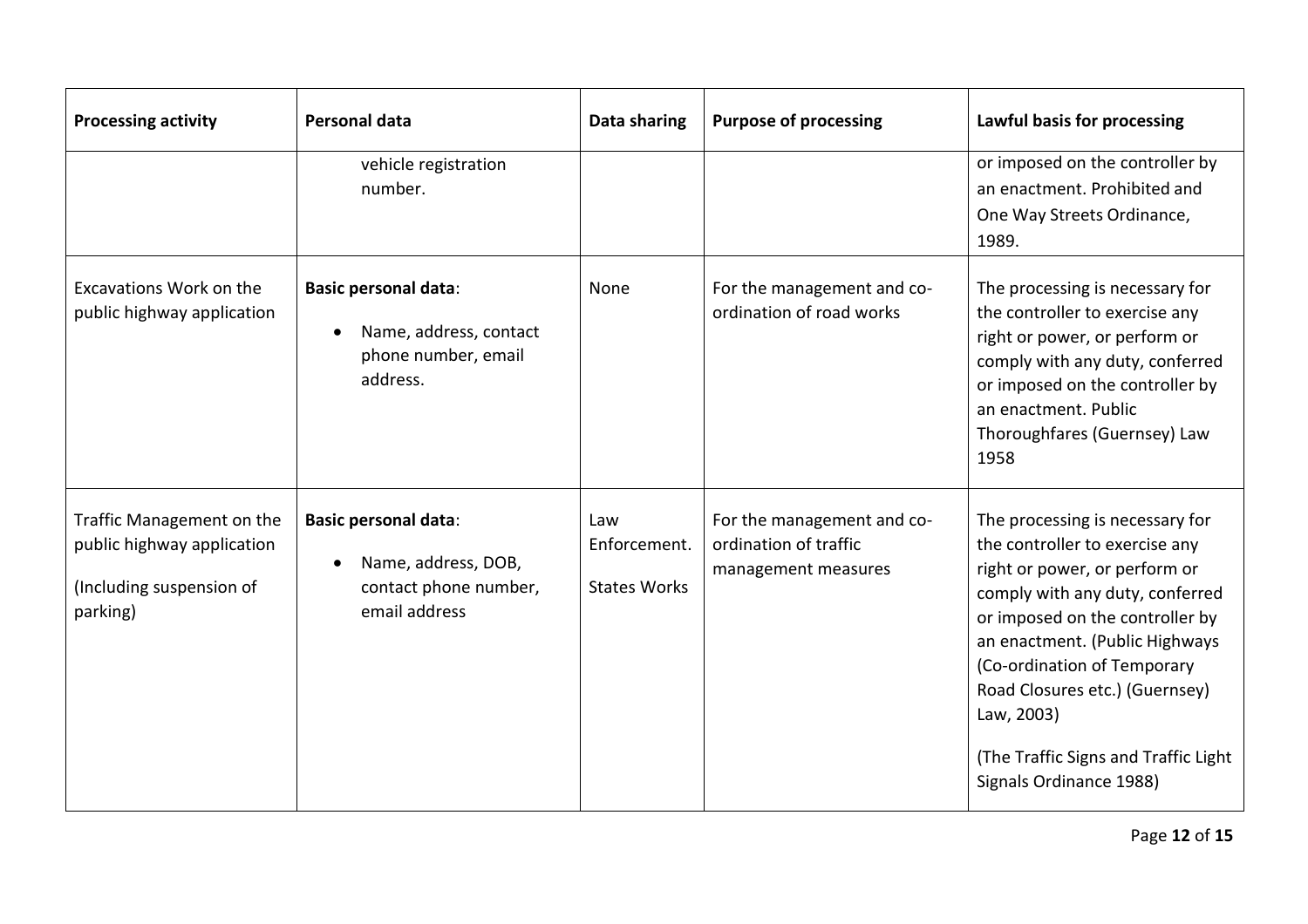| <b>Processing activity</b>                                                                                                                                      | Personal data                                                                                                                                  | Data sharing                                  | <b>Purpose of processing</b>                                                                  | Lawful basis for processing                                                                                                                                                                                                                                                                                                                                 |
|-----------------------------------------------------------------------------------------------------------------------------------------------------------------|------------------------------------------------------------------------------------------------------------------------------------------------|-----------------------------------------------|-----------------------------------------------------------------------------------------------|-------------------------------------------------------------------------------------------------------------------------------------------------------------------------------------------------------------------------------------------------------------------------------------------------------------------------------------------------------------|
|                                                                                                                                                                 |                                                                                                                                                |                                               |                                                                                               | (Road traffic (Parking Places)<br>Ordinance, 1963)                                                                                                                                                                                                                                                                                                          |
| Events on the public<br>highway application                                                                                                                     | <b>Basic personal data:</b><br>Name, address, DOB,<br>contact phone number,<br>email address                                                   | Law<br>Enforcement<br><b>States Works</b>     | For the management and co-<br>ordination of traffic<br>management measures                    | The processing is necessary for<br>the controller to exercise any<br>right or power, or perform or<br>comply with any duty, conferred<br>or imposed on the controller by<br>an enactment. Public Highways<br>(Co-ordination of Temporary<br>Road Closures etc.) (Guernsey)<br>Law, 2003<br>(The Traffic Signs and Traffic Light<br>Signals Ordinance, 1988) |
| <b>Public Service Vehicle</b><br>applications:<br>Permit to Drive<br>Permit to Operate a<br>Road Service Licence<br>Permit to Operate a<br>$\bullet$<br>Vehicle | <b>Basic personal data:</b><br>Name, address, DOB,<br>contact phone number,<br>email address.<br>Special Cat Data:<br>Health data<br>$\bullet$ | Law<br>Enforcement<br>Data Barring<br>Service | To ensure appropriateness for<br>the issue of a licence to drive a<br>Public Service Vehicle. | The processing is necessary for<br>the controller to exercise any<br>right or power, or perform or<br>comply with any duty, conferred<br>or imposed on the controller by<br>an enactment. The Public<br>Transport Ordinance, 1986                                                                                                                           |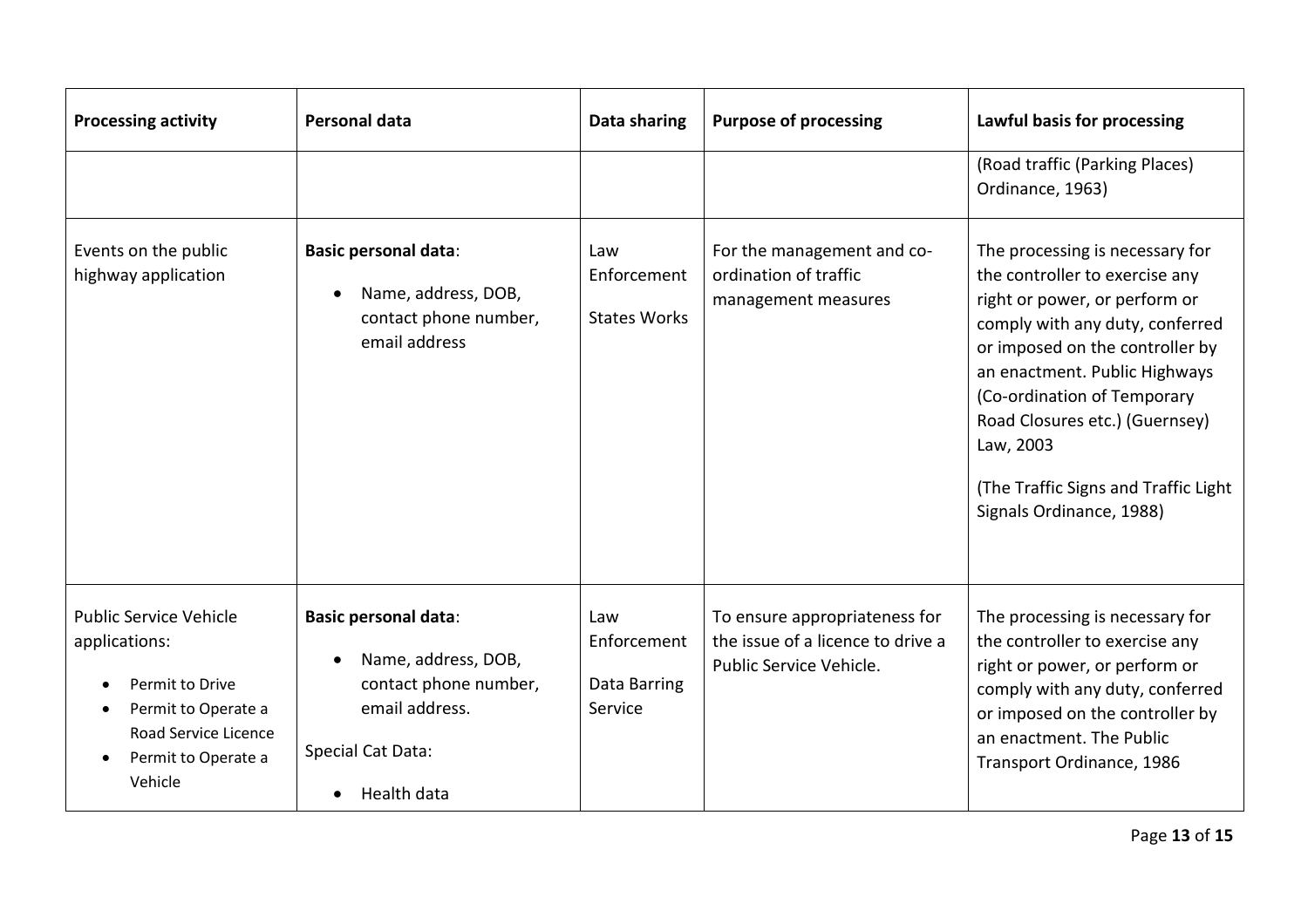| <b>Processing activity</b>           | Personal data                                                                                                                      | Data sharing       | <b>Purpose of processing</b>                               | Lawful basis for processing                                                                                                                                                                                                       |
|--------------------------------------|------------------------------------------------------------------------------------------------------------------------------------|--------------------|------------------------------------------------------------|-----------------------------------------------------------------------------------------------------------------------------------------------------------------------------------------------------------------------------------|
| (Including appropriate DBS<br>check) | <b>Criminal Convictions</b><br>$\bullet$                                                                                           | Medical<br>Adviser |                                                            |                                                                                                                                                                                                                                   |
| PSV Licence referee                  | <b>Basic personal data:</b><br>Name, address, contact<br>$\bullet$<br>phone number, email<br>address & occupation or<br>profession | None               | Validation of applicant to<br>operate a PSV vehicle        | The processing is necessary for<br>the controller to exercise any<br>right or power, or perform or<br>comply with any duty, conferred<br>or imposed on the controller by<br>an enactment. The Public<br>Transport Ordinance, 1986 |
| <b>Bikeability Scheme</b>            | <b>Basic personal data:</b><br>Name, date of birth and school                                                                      | Education          | Deliver cycle proficiency course                           | The data subject has requested or<br>given consent to the processing<br>of the personal data and the<br>processing is necessary for the<br>conclusion or performance of a<br>contract to which the data<br>subject is party to.   |
| E-bike Scheme                        | <b>Basic personal data:</b>                                                                                                        | None               | Monitor the effectiveness of the<br>scheme and eligibility | The data subject has requested or<br>given consent to the processing<br>of the personal data and the                                                                                                                              |